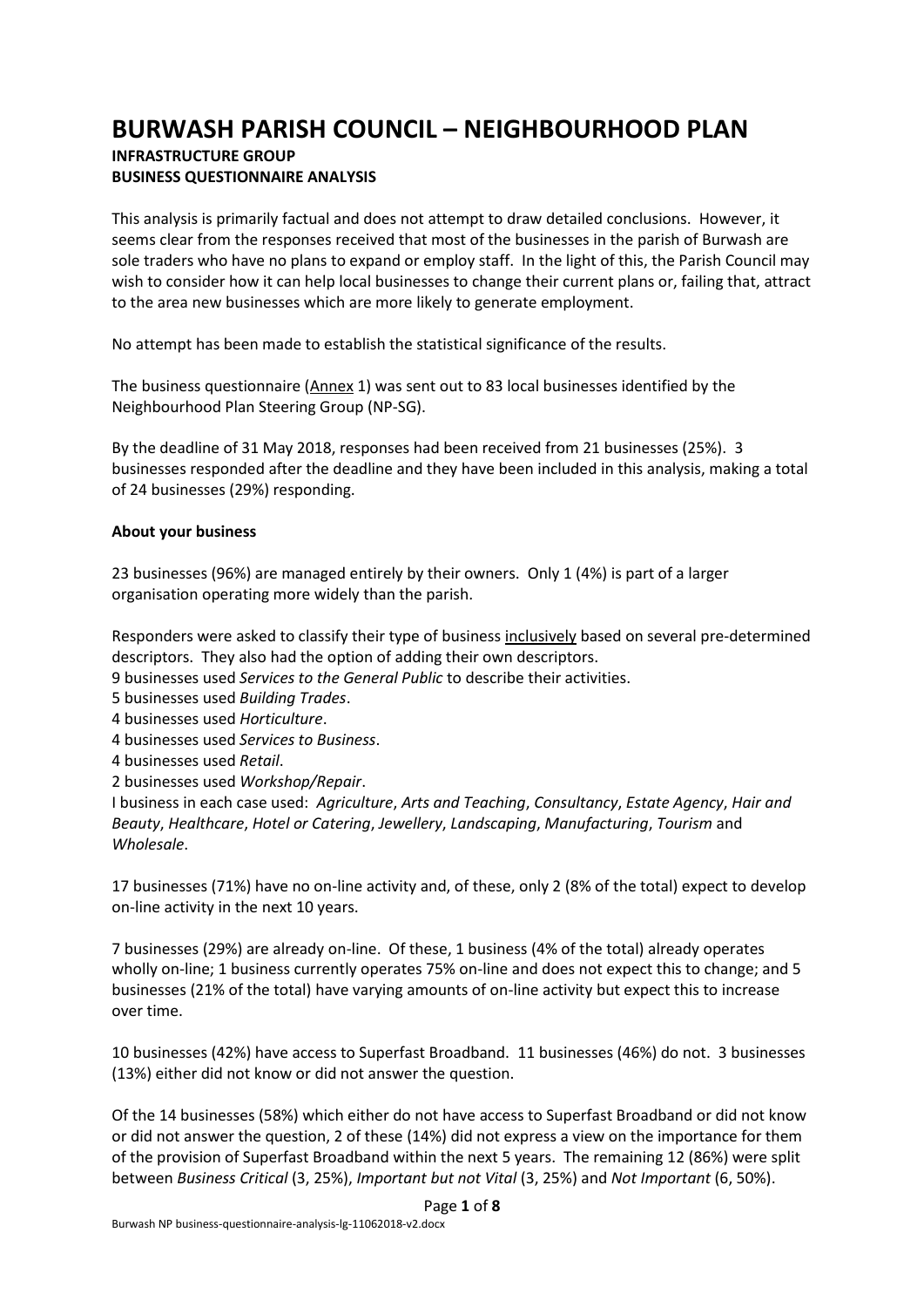Further work might be done to correlate access to Superfast Broadband with (a) location, and (b) type of business.

## **About your employees**

5 businesses (21%) employ more than 2 people, with one of these employing 20 staff, two employing 10, and two employing 4. 3 businesses (13%) employ just 2 staff. 16 businesses (67%) employ no staff at all.

Of the 8 businesses employing staff, only 2 (25%) have plans to increase their headcount. The other 6 (75%) have no plans to take on additional staff. Of the 16 sole traders (i.e., businesses currently employing no staff), only 2 (13%) have plans to take on staff within the next 5 years.

Of the 8 businesses employing staff, 4 (50%) find recruitment *Very Difficult*; 2 (25%) find it *Reasonably Easy* and 1 (13%) *Very Easy*. One business finds recruiting skilled staff *Very Difficult* but unskilled staff *Reasonably Easy*.

Of the 54 people employed by the 8 businesses which have staff, 16 (30%) live within the parish. 38 (70%) live outside the parish boundary with 22 (41%) living more than 5 miles from the parish.

### **About your premises**

Of the 24 businesses which responded to the questionnaire, 7 (29%) have business premises separate from their homes and 1 (4%) has a combined home and business premises. Of the 8 companies which have business premises, 1 is leased or rented. 16 businesses (67%) operate from home, including some of those that employ staff (see **About your employees** above).

Only 4 businesses (17%) have plans to expand their premises (or move from home to separate business premises) with the next 5 years. Of these 4, 2 (50%) plan to move to another site within the parish, 1 (25%) plans to expand on its existing site and 1 (25%) plans to acquire adjacent property/land for expansion.

### **About your customers**

Across the 24 businesses responding, 28% of the customer base is within the parish; 39% is within East Sussex, 31% is within the wider UK; and only 2% is international.

The customer base profiles for individual businesses vary considerably. Further work could be done to correlate the spread of the customer base with business type. There does not appear to be a direct correlation with business size (as expressed by headcount).

### **About your business in Burwash**

3 (13%) of the businesses who responded to the survey gave answers of 0 years for the length of time they have been trading in Burwash or did not answer the question. The remaining 21 businesses (87%) have traded in Burwash for a combined total of 580 years. The mean duration of trading is 28 years and the median 20 years. 12 businesses (50%) have traded in Burwash for 20 years or more. 6 businesses (25%) have been trading for 4 years or less. Individual trading durations range from 1 year to 147 years.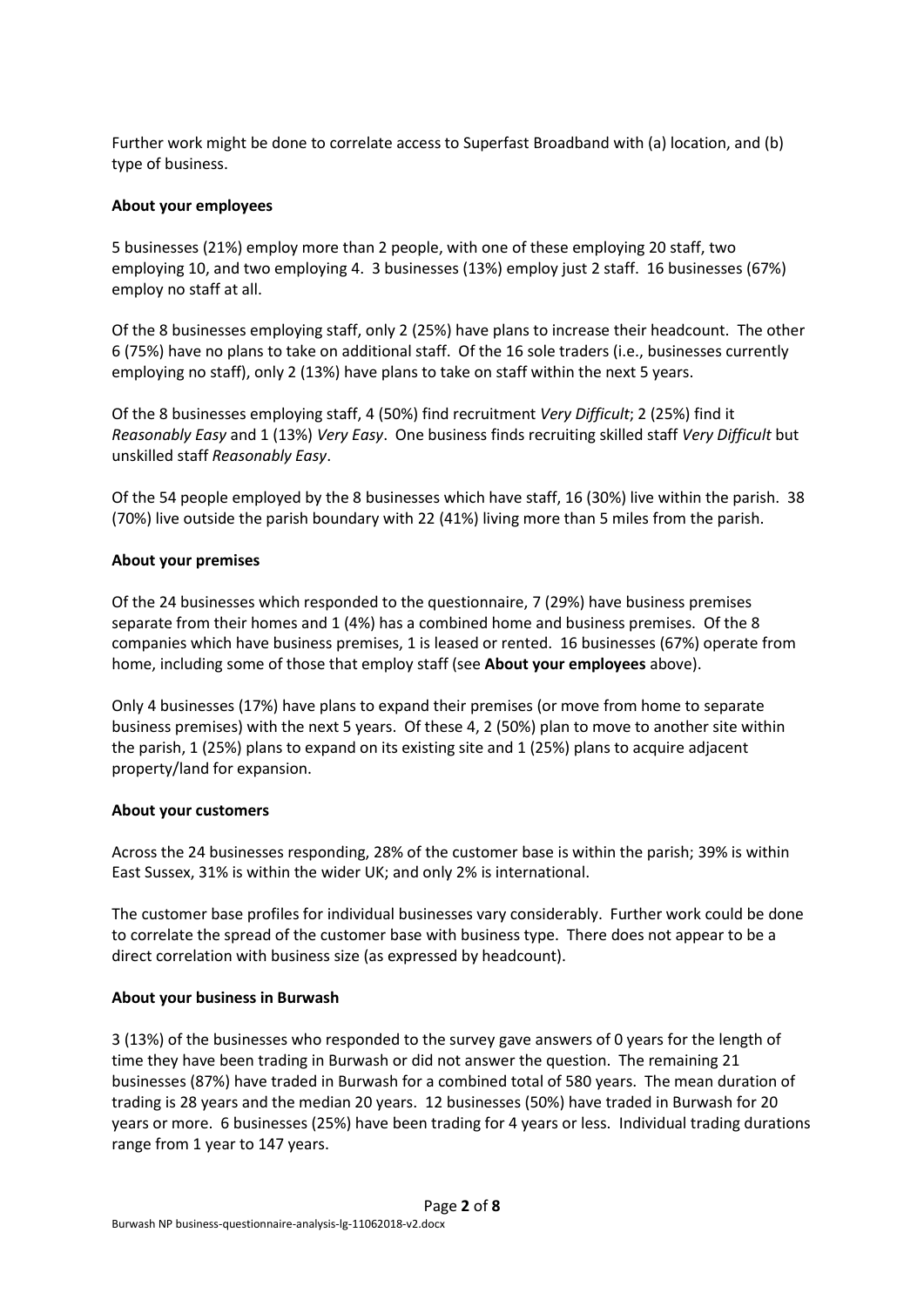9 businesses (38%) said they were based in Burwash for *Historical reasons*. 6 businesses (25%) cited *Attractive local environment* as their reason for being in Burwash. Just 2 businesses (8%) indicated that they are based in Burwash because it provides *Easy access for customers/staff*. 1 business (4%) cited all three of the above reasons. 5 businesses (21%) gave other reasons but all of these are either because they have long associations with the parish or because the business is home-based and their home is in Burwash. 1 business (4%) gave another reason relating to the suitability of premises.

Annex 2 lists the factors cited which make Burwash attractive to the business. Annex 3 lists the factors cited which make Burwash unattractive. Annex 4 sets out respondents' views on what the parish council could do to help businesses develop in Burwash. Not all respondents replied to all these questions. No attempt is made here to draw conclusions from the responses.

# **And finally…**

Of the 24 businesses that responded, 17 (71%) supported the idea of a Chamber of Commerce for local businesses; 4 (17%) did not support this idea. 1 business (4%) questioned the cost/benefit balance of such a proposal. 2 businesses (8%) did not respond.

18 businesses (75%) supported the idea of a web-based business directory for Burwash. 3 businesses (13%) were opposed to this idea. 2 businesses (8%) did not express a view.

20 businesses (83%) said that they would like to see the anonymised results of the survey. 1 business (4%) did not want to see the results. 3 businesses (13%) did not answer the question.

Respondents were given the chance of adding any further comments they wished to make at the end of the questionnaire. Not every business took advantage of this. The comments received are listed in Annex 5. No attempt is made here to draw any conclusions from these comments.

Neighbourhood Plan Infrastructure Group June 2018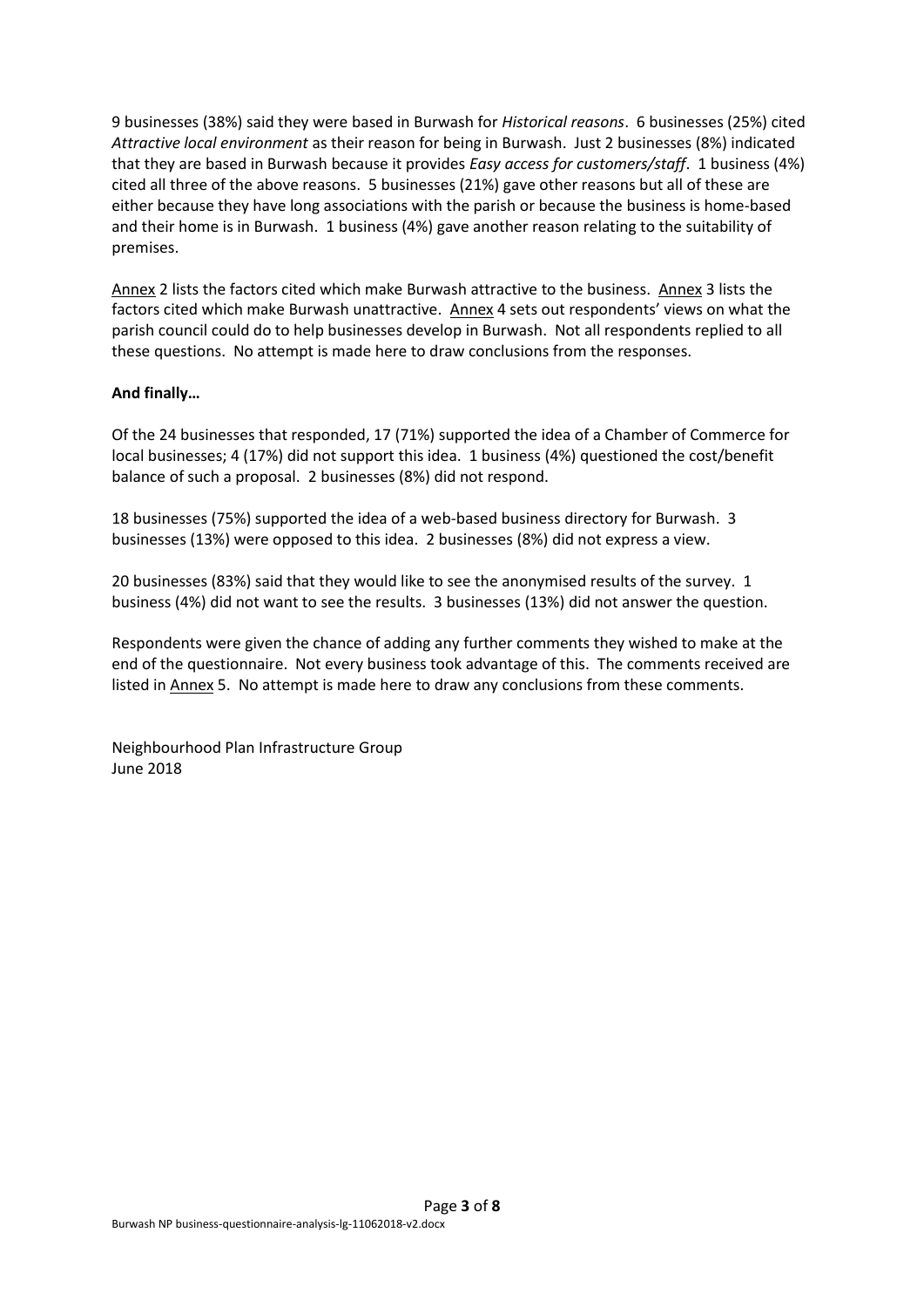# **BUSINESS SURVERY QUESTIONNAIRE AND COVERING LETTER – see separate PDF documents**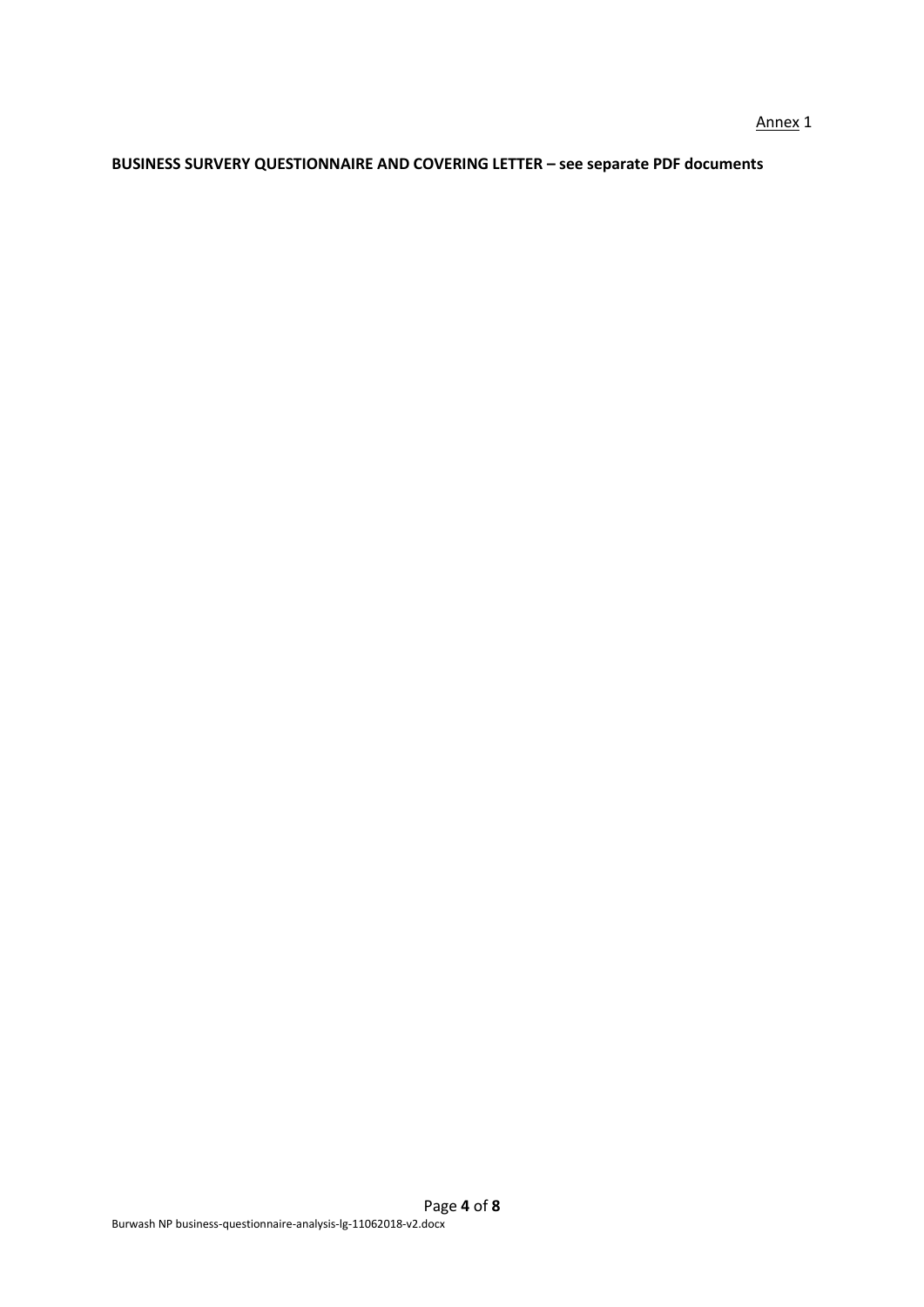#### **FACTORS CITED BY RESPONDENTS AS MAKING BURWASH ATTRACTIVE TO LOCAL BUSINESSES**

In no particular order:

Nice central location for access to East Sussex Being close to home Ideal customer base Fairly tight-knit community Nice area to live and work Based in South-East - more wealth Loyal to the village Peaceful and beautiful surroundings Friendliness of the people Loyalty Land and buildings passed down No desire to move Nice outlook Long established Supporting the village and community Cost of moving/relocating Close to other branches ie. Heathfield and Ticehurst Good for buyers, attractive, stations nearby Good local reputation Home Community support Generally, traffic-free roads Free parking in towns Suppliers of materials quite near We own the land Good client base Built a good local reputation Freehold property - low overheads Convenient commute Shop linked to my mother's accommodation I live on the premises I live in the village Great location Good shops and pubs Can't move farm Access to affluent customers It is a recognised place of interest Well situated Family My home My customers Support from other businesses in parish I work at my own pace here I own property 27 years in Burwash Established customer base Good premises Close to previous location Easy for customers to find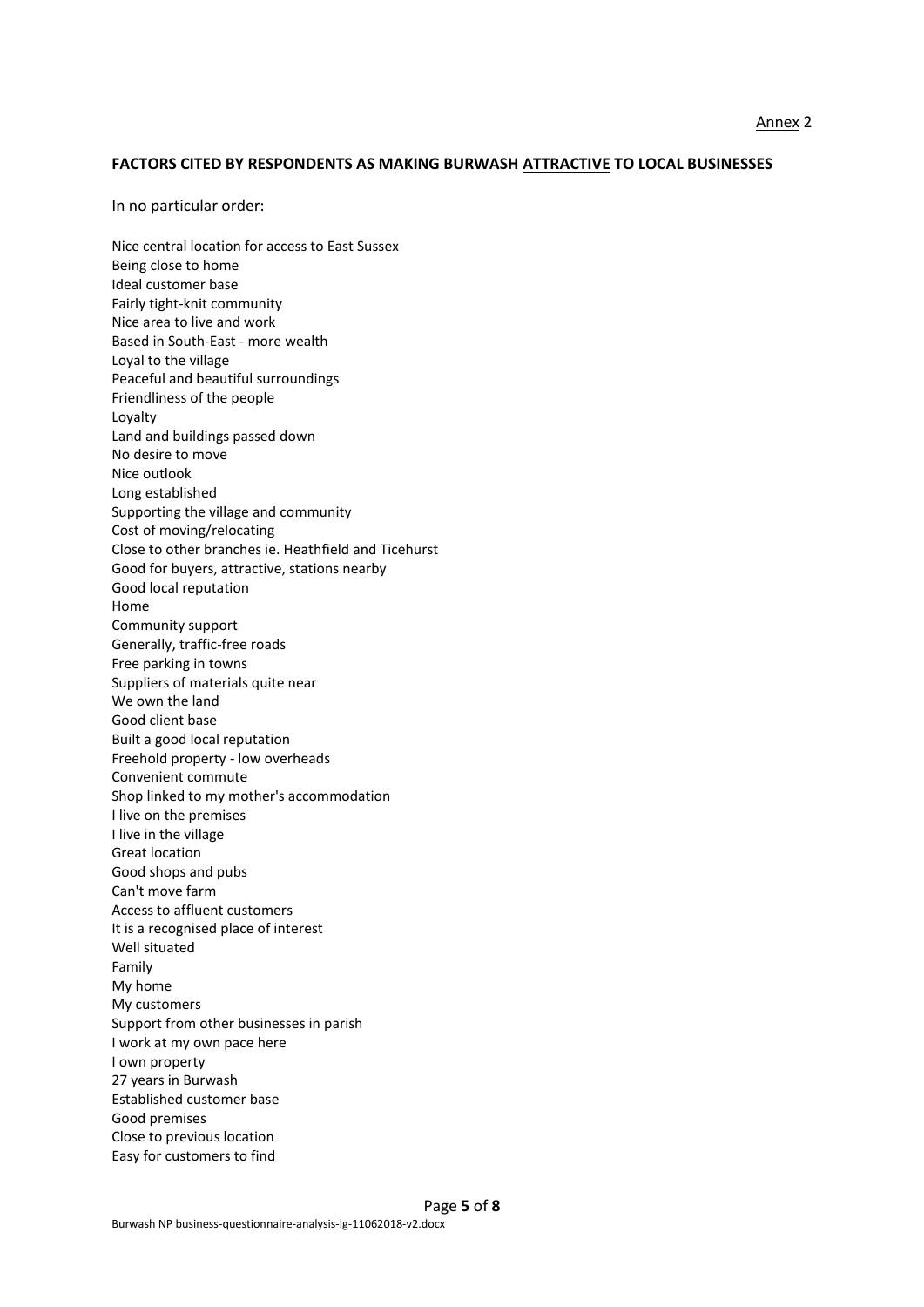#### **FACTORS CITED BY RESPONDENTS AS MAKING BURWASH UNATTRACTIVE TO LOCAL BUSINESSES**

In no particular order:

Small population/catchment area Lack of local support (people use businesses outside parish) Distance from parts suppliers Premises for expansion difficult to locate High property prices Lack of footfall Residents not using local services Poor transport links Church magazine ad brings little business Not really a vibrant town Older population Poor roads (quality) Reduce parking on High Street Neighbours!! Small area Grade II listed puts buyers off at times Not many shops; drive to station Busy road Lack of other businesses particularly opportunities to sell out We have at least one power outage a month (one day, six) Too many unnecessary speed restrictions Poor quality roads causing more expense to motoring Access to skilled (young) staff Broadband is poor Low footfall Limited parking Very few other shops to attract people to visit Burwash Few customers due to lack of interesting businesses Road noise Poor road surface Unsafe parking on pavements Public access to land Not enough locals buy my hens' eggs Lack of connectivity for bridleways Level of traffic Litter due to open bins and dog mess Parking Potholes in roads Proposed double yellow lines No special contact with other businesses Road Parking No shops left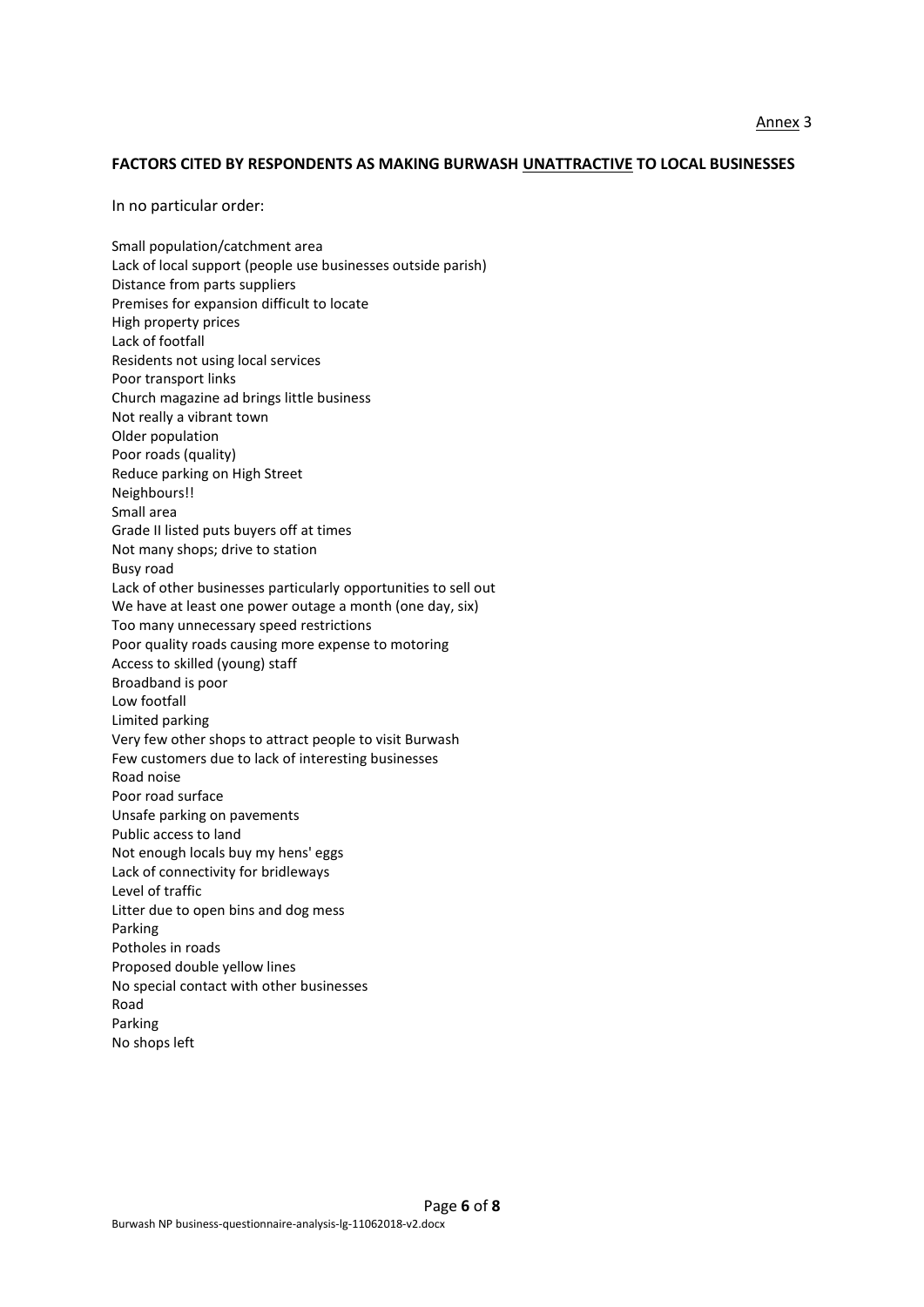### **SUGGESTIONS FROM RESPONDENTS ABOUT ACTIONS THAT THE PARISH COUNCIL COULD TAKE TO HELP DEVELOP LOCAL BUSINESSES**

In no particular order:

Advertise and promote using local businesses Help with finding suitable premises Help with advertising Possible industrial/business park Free advertising/notice boards Online or print business directory Web site presence for the business Active promotion A Co-Operative or Tesco Widen local business free paper More house building. Keep parking free of charge Improve broadband Help promote the brand Recommend us Manage parking Encourage new shops/businesses Promote existing businesses They have supported our developments - keep doing this please Low cost housing might help attract staff to the area Lobby for better broadband and support Wealden Works! I was hoping you could tell me Sort out road parking Police yellow lines Put in traffic calming system Make public aware that farms are not recreational parks Buy my eggs Continue to make the village beautiful Introduce some sustainable and eco-aware initiatives to benefit the area and the people Less street parking Advertising 6. answers the question Sort road Sort parking in car park Get more business into Burwash Oppose double yellow lines